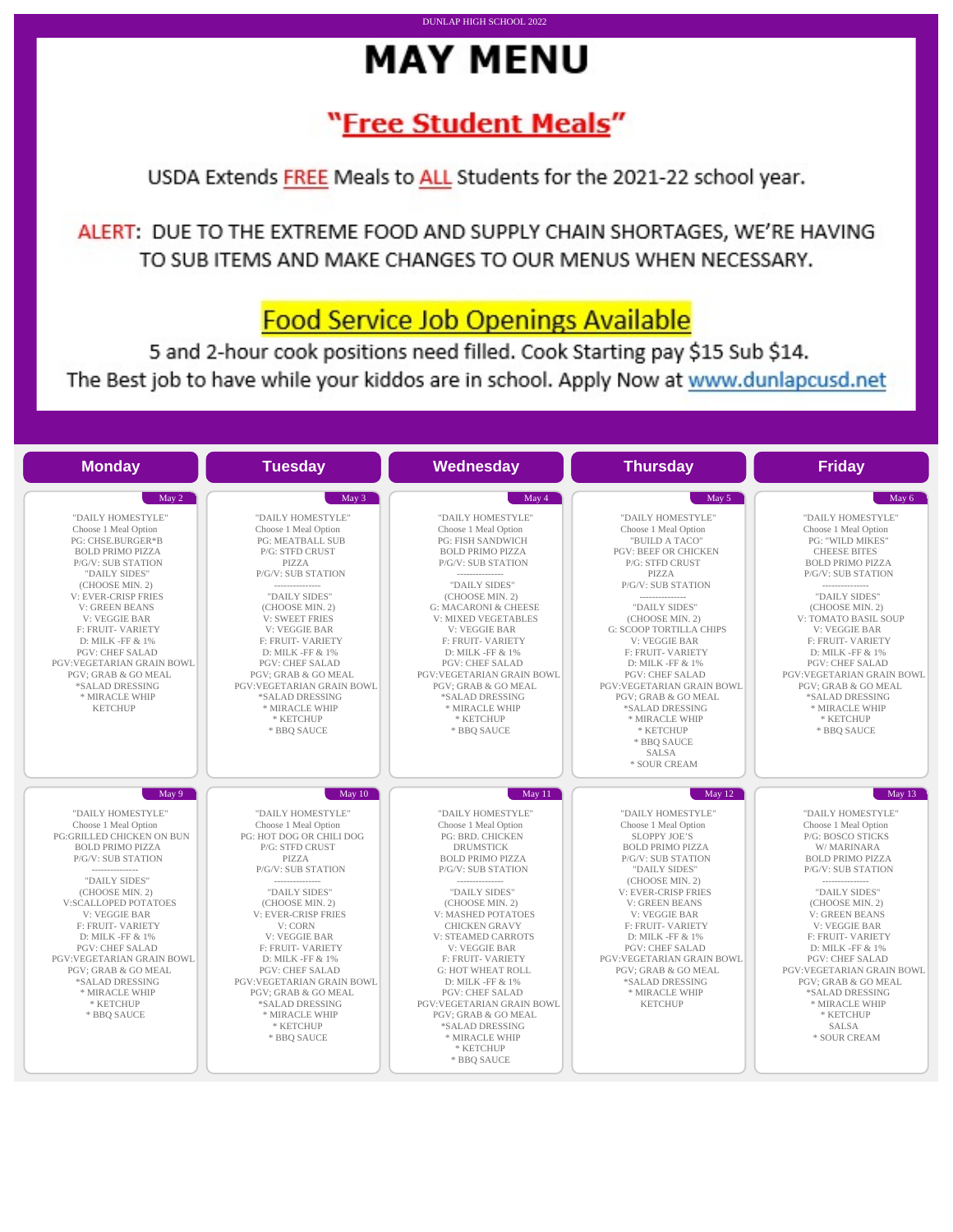| May 16                                                                                                                                                                                                                                                                                                                                                                                                                      | <b>May 17</b>                                                                                                                                                                                                                                                                                                                                                                                                     | May 18                                                                                                                                                                                                                                                                                                                                                                                                                                                                       | May 19                                                                                                                                                                                                                                                                                                                                                                                                                                                                                                   | $\text{May } 20$                                                                                                                                                                                                                                                                                                                                                                                                                        |
|-----------------------------------------------------------------------------------------------------------------------------------------------------------------------------------------------------------------------------------------------------------------------------------------------------------------------------------------------------------------------------------------------------------------------------|-------------------------------------------------------------------------------------------------------------------------------------------------------------------------------------------------------------------------------------------------------------------------------------------------------------------------------------------------------------------------------------------------------------------|------------------------------------------------------------------------------------------------------------------------------------------------------------------------------------------------------------------------------------------------------------------------------------------------------------------------------------------------------------------------------------------------------------------------------------------------------------------------------|----------------------------------------------------------------------------------------------------------------------------------------------------------------------------------------------------------------------------------------------------------------------------------------------------------------------------------------------------------------------------------------------------------------------------------------------------------------------------------------------------------|-----------------------------------------------------------------------------------------------------------------------------------------------------------------------------------------------------------------------------------------------------------------------------------------------------------------------------------------------------------------------------------------------------------------------------------------|
| "DAILY HOMESTYLE"<br>Choose 1 Meal Option<br><b>PG:CHICKEN PATTY</b><br><b>BOLD PRIMO PIZZA</b><br>P/G/V: SUB STATION<br>---------------<br>"DAILY SIDES"<br>(CHOOSE MIN. 2)<br>V:SCALLOPED POTATOES<br><b>V: VEGGIE BAR</b><br><b>F: FRUIT- VARIETY</b><br>D: MILK -FF & 1%<br><b>PGV: CHEF SALAD</b><br>PGV:VEGETARIAN GRAIN BOWL<br>PGV; GRAB & GO MEAL<br>*SALAD DRESSING<br>* MIRACLE WHIP<br>* KETCHUP<br>* BBO SAUCE | "DAILY HOMESTYLE"<br>Choose 1 Meal Option<br>PG: CHSE.BURGER*B<br>P/G: STFD CRUST<br>PIZZA<br>P/G/V: SUB STATION<br>---------------<br>"DAILY SIDES"<br>(CHOOSE MIN. 2)<br><b>V: EVER-CRISP FRIES</b><br>V: CORN<br>V: VEGGIE BAR<br><b>F: FRUIT- VARIETY</b><br>D: MILK -FF & 1%<br><b>PGV: CHEF SALAD</b><br>PGV:VEGETARIAN GRAIN BOWL<br>PGV; GRAB & GO MEAL<br>*SALAD DRESSING<br>* MIRACLE WHIP<br>* KETCHUP | "DAILY HOMESTYLE"<br>Choose 1 Meal Option<br>PG: BOOM BOOM CHICKEN<br><b>BOLD PRIMO PIZZA</b><br>P/G/V: SUB STATION<br>----------------<br>"DAILY SIDES"<br>(CHOOSE MIN. 2)<br>V: AU GRATIN POTATOES<br><b>V: VEGGIE BAR</b><br>F: HOT CINNAMON APPLES<br><b>G: WHEAT ROLL</b><br>F: FRUIT-VARIETY<br>D: MILK -FF & 1%<br><b>PGV: CHEF SALAD</b><br><b>PGV:VEGETARIAN GRAIN BOWL</b><br>PGV; GRAB & GO MEAL<br>*SALAD DRESSING<br>* MIRACLE WHIP<br>* KETCHUP<br>* BBQ SAUCE | "DAILY HOMESTYLE"<br>Choose 1 Meal Option<br><b>PG:CHEESY CHICKEN</b><br><b>ENCHILADA NACHOS</b><br>P/G: STFD CRUST<br>PIZZA<br>P/G/V: SUB STATION<br>---------------<br>"DAILY SIDES"<br>(CHOOSE MIN. 2)<br>V: MIXED VEGETABLES<br>V: VEGGIE BAR<br><b>F: FRUIT- VARIETY</b><br><b>CHURRO</b><br>D: MILK -FF & 1%<br><b>PGV: CHEF SALAD</b><br>PGV; GRAB & GO MEAL<br><b>PGV:VEGETARIAN GRAIN BOWL</b><br>*SALAD DRESSING<br>* MIRACLE WHIP<br>* KETCHUP<br>* BBO SAUCE<br><b>SALSA</b><br>* SOUR CREAM | "DAILY HOMESTYLE"<br>Choose 1 Meal Option<br><b>PG:GRILLED CHEESE</b><br><b>BOLD PRIMO PIZZA</b><br>P/G/V: SUB STATION<br>---------------<br>"DAILY SIDES"<br>(CHOOSE MIN. 2)<br>V: TOMATO BASIL SOUP<br><b>V: VEGGIE BAR</b><br><b>F: FRUIT- VARIETY</b><br>D: MILK -FF & 1%<br><b>PGV: CHEF SALAD</b><br>PGV:VEGETARIAN GRAIN BOWL<br><b>PGV: GRAB &amp; GO MEAL</b><br>*SALAD DRESSING<br>* MIRACLE WHIP<br>* KETCHUP<br>* BBO SAUCE |
| May $23$<br>"DAILY HOMESTYLE"<br>Choose 1 Meal Option<br><b>PG: CHICKEN NUGGETS</b><br>V: MASHED POTATOES<br><b>CHICKEN GRAVY</b><br><b>V: MIXED VEGETABLES</b><br><b>F: FRUIT- VARIETY</b><br><b>G: WHEAT ROLL</b><br>D: MILK -FF & 1%<br>---------------<br><b>PGV: CHEF SALAD</b><br>PGV; GRAB & GO MEAL<br>*SALAD DRESSING<br>* MIRACLE WHIP<br>* KETCHUP<br>* BBO SAUCE                                                | May 24<br>"FINALS"<br>PG: PHILLY BEEF & CHEESE<br>"DAILY SIDES"<br>(CHOOSE MIN. 2)<br><b>V: CURLY FRIES</b><br>V: MIXED VEGETABLES<br>F: FRUIT-VARIETY<br>D: MILK -FF & 1%<br>$\sim$ OR $\sim$<br><b>PGV: GRAB &amp; GO MEAL</b><br>* KETCHUP                                                                                                                                                                     | May 25<br>"FINALS"<br><b>BOLD PRIMO PIZZA</b><br>V: CORN<br>F: FRUIT-VARIETY<br>D: MILK -FF & 1%                                                                                                                                                                                                                                                                                                                                                                             | May 26<br>"FINALS"<br><b>SCHOOL</b><br><b>IMPROVEMENT DAY</b><br><b>NO LUNCH SERVED</b>                                                                                                                                                                                                                                                                                                                                                                                                                  | May 27<br>NO SCHOOL<br>HAVE A GREAT SUMMER!!                                                                                                                                                                                                                                                                                                                                                                                            |
| May 30<br>NO SCHOOL TODAY<br><b>MEMORIAL DAY</b>                                                                                                                                                                                                                                                                                                                                                                            | May 31<br>NO SCHOOL<br>HAVE A GREAT SUMMER!!                                                                                                                                                                                                                                                                                                                                                                      |                                                                                                                                                                                                                                                                                                                                                                                                                                                                              |                                                                                                                                                                                                                                                                                                                                                                                                                                                                                                          |                                                                                                                                                                                                                                                                                                                                                                                                                                         |